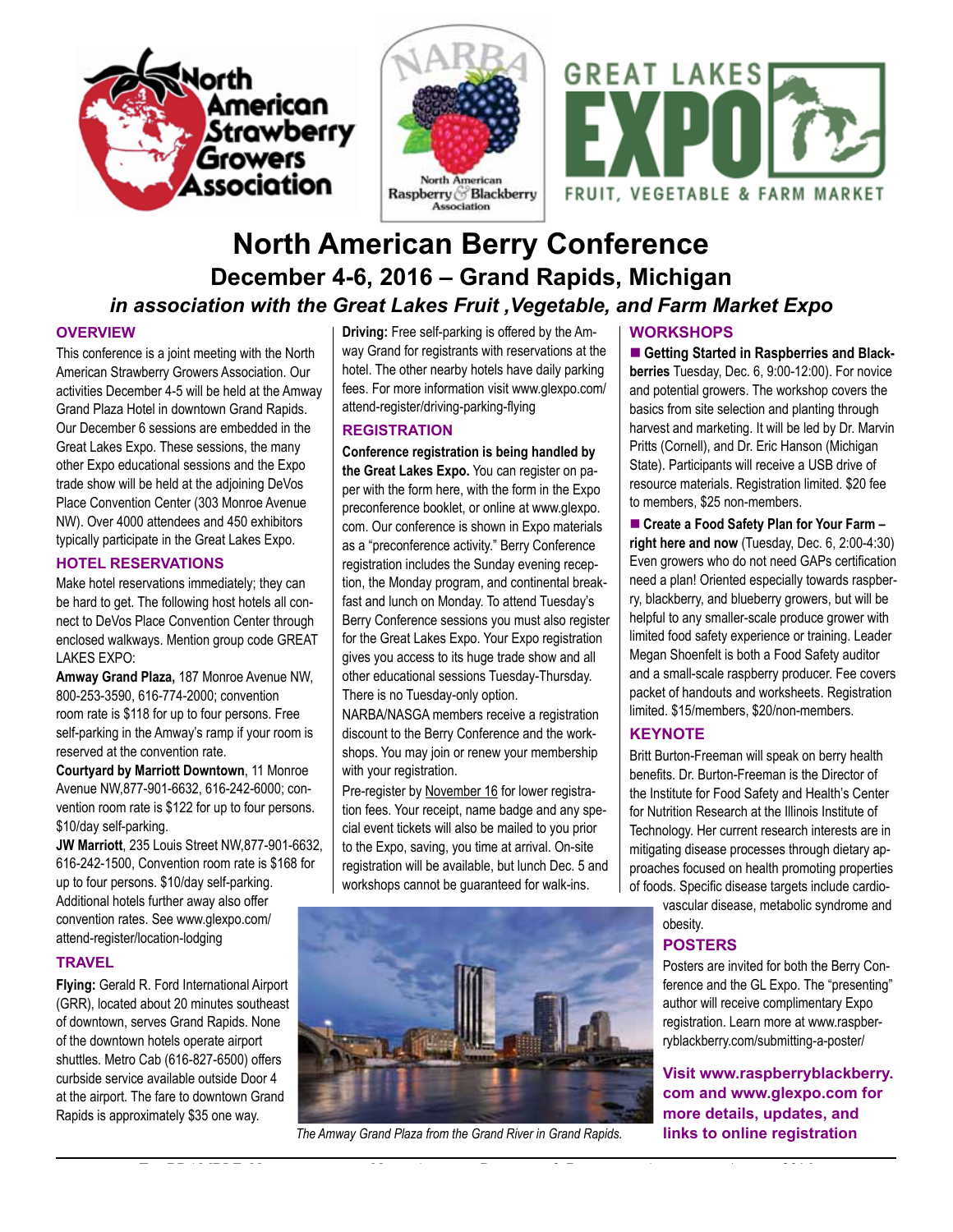|                                                                                                            | Sunday, December 4 - at the Amway Grand Plaza                                                                                                                 |                                                                                                                                      |                                                                                                                                                                                   |  |
|------------------------------------------------------------------------------------------------------------|---------------------------------------------------------------------------------------------------------------------------------------------------------------|--------------------------------------------------------------------------------------------------------------------------------------|-----------------------------------------------------------------------------------------------------------------------------------------------------------------------------------|--|
| 2:00-5:30                                                                                                  | NARBA and NASGA Board Meetings                                                                                                                                |                                                                                                                                      |                                                                                                                                                                                   |  |
| 7:00-9:00                                                                                                  | <b>Opening Reception and Exhibits</b>                                                                                                                         |                                                                                                                                      |                                                                                                                                                                                   |  |
|                                                                                                            | Monday, December 5 - at the Amway Grand Plaza                                                                                                                 |                                                                                                                                      |                                                                                                                                                                                   |  |
| 7:30-9:00                                                                                                  | <b>Continental Breakfast in Exhibit Area</b>                                                                                                                  |                                                                                                                                      |                                                                                                                                                                                   |  |
| 9:00-10:30                                                                                                 | General Session: Grower Spotlight: Bardenhagen Berries (Michigan)<br>"Heart heath, obesity, and diabetes: Berries can make a difference" Britt Burton-Freeman |                                                                                                                                      |                                                                                                                                                                                   |  |
|                                                                                                            | Caneberry                                                                                                                                                     | <b>Tunnels / Organic</b>                                                                                                             | <b>Strawberry</b>                                                                                                                                                                 |  |
| $10:45-$<br>12:00                                                                                          | Exclusion netting and harvest frequency for<br>SWD management                                                                                                 | Choosing tunnel plastics to meet your<br>needs                                                                                       | Biofungicides and organic options for disease<br>control in strawberries                                                                                                          |  |
|                                                                                                            | Sustainable options for disease management in<br>caneberries                                                                                                  | Potential effects of tunnel plastics on<br>pesticides and pest management<br>Approaches for blackberry production in<br>high tunnels | Tackling tough weeds in strawberries                                                                                                                                              |  |
| 12:00-2:00                                                                                                 | <b>Lunch and NARBA/NASGA Annual Meetings</b>                                                                                                                  |                                                                                                                                      |                                                                                                                                                                                   |  |
| 2:00-3:30                                                                                                  | The expansion of primocane-fruiting blackberry<br>production - From idea to reality                                                                           | Grower experiences with high tunnels:<br>Panel discussion                                                                            | Managing Spotted Wing Drosophila in<br>Strawberries - What Works                                                                                                                  |  |
|                                                                                                            | Wholesale production: What are caneberry                                                                                                                      |                                                                                                                                      | Sprayer technology for strawberries                                                                                                                                               |  |
|                                                                                                            | shipper/ marketers looking for? Marketer Panel                                                                                                                |                                                                                                                                      | Strawberry varieties - Grower panel                                                                                                                                               |  |
| 3:45-5:00                                                                                                  | Intensive trellising improved our bottom line                                                                                                                 | Using high tunnels for organic raspberry                                                                                             | What Facebook has done for our farm                                                                                                                                               |  |
|                                                                                                            | Getting two crops from your raspberries: Does it<br>make economic sense?                                                                                      | production in humid regions<br>Organic berry production: Grower panel                                                                | Technology/smart phone apps: Growers<br>share what works for them                                                                                                                 |  |
| $6:00-$                                                                                                    | Dinner on your own                                                                                                                                            |                                                                                                                                      |                                                                                                                                                                                   |  |
| 7:30-8:30                                                                                                  | Evening Roundtable on Production Issues Join in to this open, moderated discussion.                                                                           |                                                                                                                                      |                                                                                                                                                                                   |  |
| 8:00-11:00                                                                                                 | Berry Conference Hospitality Room, Amway Grand Plaza                                                                                                          |                                                                                                                                      |                                                                                                                                                                                   |  |
|                                                                                                            | Tuesday, December 6 - at DeVos Place Convention Center (Great Lakes Expo)                                                                                     |                                                                                                                                      |                                                                                                                                                                                   |  |
|                                                                                                            | Also at the Great Lakes Expo on Tuesday: Trade show, sweet corn, farm markets, food safety, greenhouse production, cucumbers, tomatoes, and more.             |                                                                                                                                      |                                                                                                                                                                                   |  |
|                                                                                                            | Caneberry                                                                                                                                                     | Workshops                                                                                                                            | <b>Strawberry</b>                                                                                                                                                                 |  |
| 9:00-12:00                                                                                                 | Grower spotlight: K & K Farm (Michigan)<br>Bramble varieties for today & tomorrow                                                                             | Getting Started in Raspberries and<br>Blackberries.                                                                                  | Silica treatments for strawberry disease<br>control                                                                                                                               |  |
|                                                                                                            | Arkansas blackberry varieties - What are people<br>planting and why?                                                                                          | For novice and potential growers.<br>Limited registration; pre-registration                                                          | Emerging technologies - How can these help<br>strawberry growers                                                                                                                  |  |
|                                                                                                            | How the National Clean Plant Network helps                                                                                                                    | recommended                                                                                                                          | Getting the most out of your irrigation system                                                                                                                                    |  |
|                                                                                                            | growers<br>Virus diseases and their management                                                                                                                |                                                                                                                                      | Home-grown innovations - Show and tel                                                                                                                                             |  |
| 12:00-2:00                                                                                                 | Lunch, visit trade show                                                                                                                                       |                                                                                                                                      |                                                                                                                                                                                   |  |
| 2:00-4:30                                                                                                  | SWD management update and new research<br>Sprayer technology for caneberries                                                                                  | Create a Food Safety Plan for Your Farm -<br>Right here and now                                                                      | Soil health assessment / Soil health and<br>composts                                                                                                                              |  |
|                                                                                                            | Growing blackberries in a colder climate: Grower<br>panel                                                                                                     | Limited registration; pre-registration<br>recommended                                                                                | Building soil health for perennial crops<br>Intro to substrate culture: Top ten principles<br>for growing strawberries in substrate<br>Low tunnels for plasticulture strawberries |  |
| 8:00-11:00                                                                                                 | Berry Conference Hospitality Room, Amway Grand Plaza                                                                                                          |                                                                                                                                      |                                                                                                                                                                                   |  |
| Wednesday - Thursday, December 6-7 - at DeVos Place Convention Center (Great Lakes Expo)                   |                                                                                                                                                               |                                                                                                                                      |                                                                                                                                                                                   |  |
| Great Lakes Expo trade show and educational sessions on many topics. See program details at www.glexpo.com |                                                                                                                                                               |                                                                                                                                      |                                                                                                                                                                                   |  |

**Look Who's Talking** *This list contains many, but not all, of the presenters at the Berry Conference.* 

**Research and Extension:** Hannah Burrack, NC State University • John Clark, University of Arkansas • Kathy Demchak, Penn State University • Jason Deveau, Ontario Ministry of Food & Ag. • Pam Fisher, Ontario Ministry of Food & Ag. • Britt Burton-Freeman, Illinois Institute of Technology • Eric Hanson, Michigan State University • Rufus Isaacs, Michigan State University • Bob Martin USDA-ARS (Corvallis) • Marvin Pritts, Cornell • Annemiek Schilder, Michigan State University • Yannis Tzanetakis, University of Arkansas • Bernie Zandstra, Michigan State University **Growers:** Gary Bardenhagen (Michigan) • John Cooper (Ontario) • Kevin Edberg (Minnesota) • Tom Heeman (Ontario) • George Elder (Kansas). Shirley Klein (New Jersey) • Fred & Linda Koenigshof (Michigan) • Nate Nourse (Massachusetts) • Dale Illa Riggs (New York) • Megan Shoenfelt (Ohio) • Blaine & Leonna Staples (Alberta), Daniel Trudel (Ohio) • Bernie Ware (Michigan)